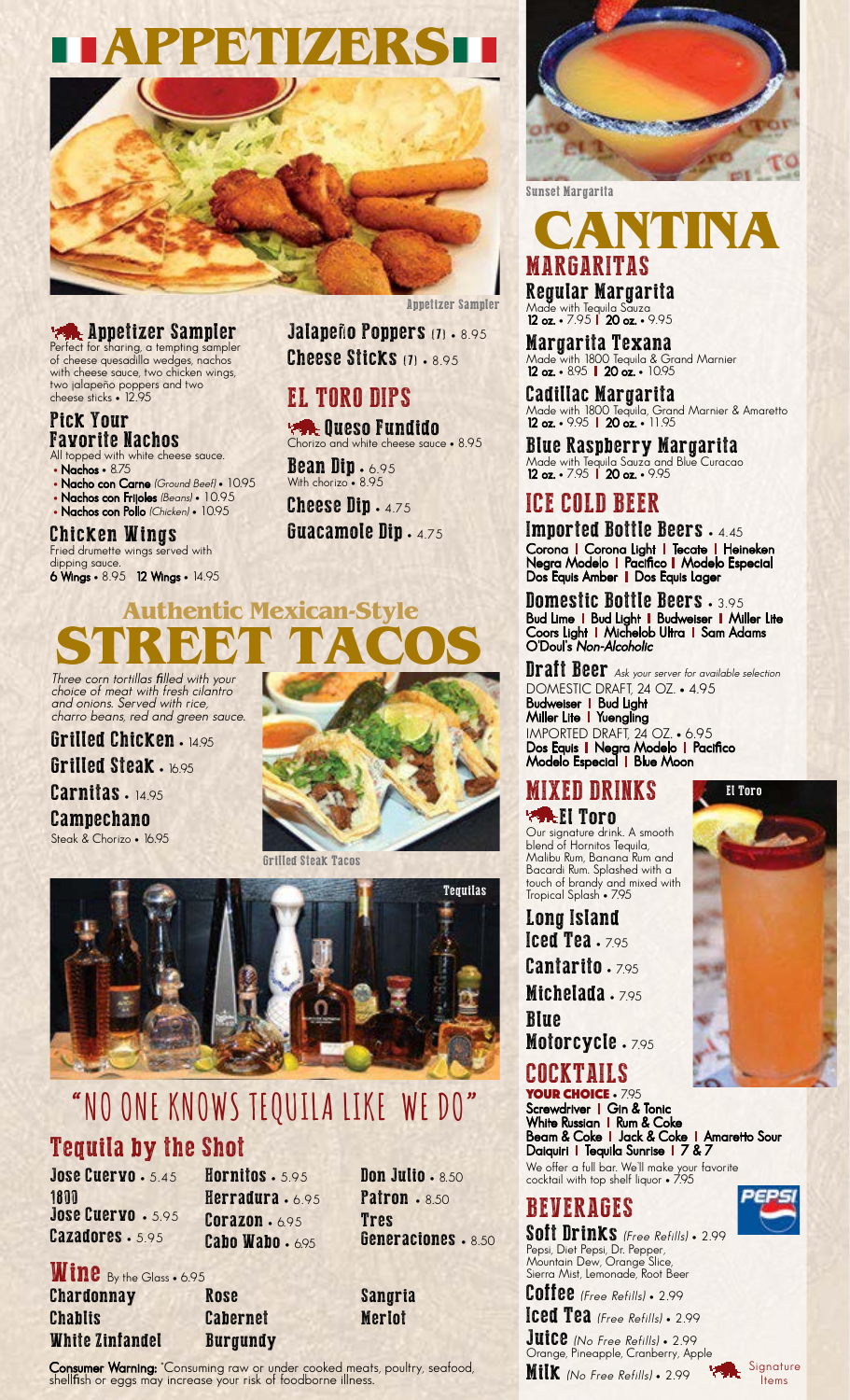# **FRESH SALA**

Dressings: Ranch • Blue Cheese • Thousand Island • Italian • French

#### Toro Salad Topped with tender strips of grilled steak,

chicken breast and shrimp served over fresh lettuce with tomato, onion, green pepper and shredded cheese • 13.95

#### Fajita Taco Salad

Crispy flour tortilla filled with your choice of grilled meat cooked with bell peppers and onions. Topped with beans, white cheese sauce, lettuce, tomatoes, shredded cheese and sour cream

- Grilled Chicken 12.95
- Grilled Steak 14.95
- Grilled Chicken & Steak 14.95
- Texana (grilled chicken, steak & shrimp) 14.95

#### Classic Taco Salad

Crispy flour tortilla filled with your choice of meat and beans, white cheese sauce, lettuce, tomatoes, shredded cheese and sour cream

- Ground Beef 12.95
- Shredded Chicken 12.95
- Shredded Beef 13.95

Guacamole Salad  $.450$ 

Grilled Chicken or Crispy Chicken Salad

Lettuce topped with sizzling strips of grilled or fried chicken breast, with tomatoes, green pepper onion and shredded cheese • 12.95

Grilled Steak Salad Strips of grilled steak served over lettuce with tomato, green pepper, onion and shredded cheese • 14.95

Grilled Shrimp Salad Grilled shrimp over lettuce with tomato, green pepper, onion and shredded cheese • 14.95

#### Fiesta Salad

Grilled chicken, chorizo, mushrooms, onion, bell peppers, tomato and shredded cheese over fresh lettuce • 13.95

Fajita Salad Beans, rice, guacamole, lettuce, pico de gallo and sour cream • 7.95

Tossed Salad  $.4.95$ 



Toro Salad



Classic Taco Salad

# **DINNER COMBINATIO**

Cheese sauce is served over your item, not on the side Substitute steak beef tips . . 75 extra per item. Replace any sauce with white cheese sauce . 99 extra.

YOUR CHOICE Ground Beef or Shredded Chicken • 11.95

- 1. Two Enchiladas, Taco & Rice
- 2. Enchilada, Taco & Chile Relleno
- 3. Enchilada, Taco & Cheese Quesadilla
- 4. Enchilada, Chile con Queso & Two Tacos
- 5. Two Tacos, Rice & Beans
- 6. Two Enchiladas, Rice & Beans
- 7. Enchilada, Two Tacos & Rice
- 8. Pork Tamale, Enchilada, Rice & Beans
- 9. Burrito, Taco & Enchilada
- 10. Pork Tamale, Burrito & Cheese Quesadilla YOUR CHOICE Ground Beef or Shredded Chicken • 12.95

- 11. Chile Relleno, Enchilada, Rice & Beans
- 12. Burrito, Chile Relleno & Taco
- 13. Burrito, Chile Relleno & Pork Tamale
- 14. Burrito, Enchilada & Chile con Queso
- 15. Chicken Burrito, Chicken Enchilada & Rice Topped with lettuce, tomato, shredded cheese and sour cream

### VEGETARIAN COMBOS YOUR CHOICE • 9.95

- 1. Cheese Burrito, Bean Taco, Rice & Beans
- 2. Cheese Enchilada, Bean Burrito, Quesadilla & Guacamole Salad
- 3. Cheese Burrito, Grilled Vegetable Burrito & Rice Served with lettuce, tomato and sour cream
- 4. One Cheese Enchilada & One Bean Burrito Served with rice and beans

# YOUR CHOICE Ground Beef or Shredded Chicken • 13.95

- 16. Burrito, Taco & Chalupa
- 17. Burrito, Enchilada & Chalupa
- 18. Chile Relleno, Enchilada & Chalupa
- 19. Burrito, Enchilada, Rice & Beans
- 20. Chile Relleno, Enchilada, Taco, Rice & Beans
- 21. Burrito, Taco, Rice & Beans
- 22. Burrito, Chalupa & Chile Relleno
- 23. Burrito, Enchilada & Two Tacos
- 24. Two Burritos, Rice & Beans
- 25. Cheese Quesadilla, Burrito, Enchilada & Rice
- 26. Burrito, Chile Relleno, Rice & Beans
- 27. Taco, Two Burritos & Rice
- 28. Burrito, Enchilada & Two Tacos
- 29. Two Enchiladas, Taco, Rice & Beans
- 30. Three Tacos & One Burrito

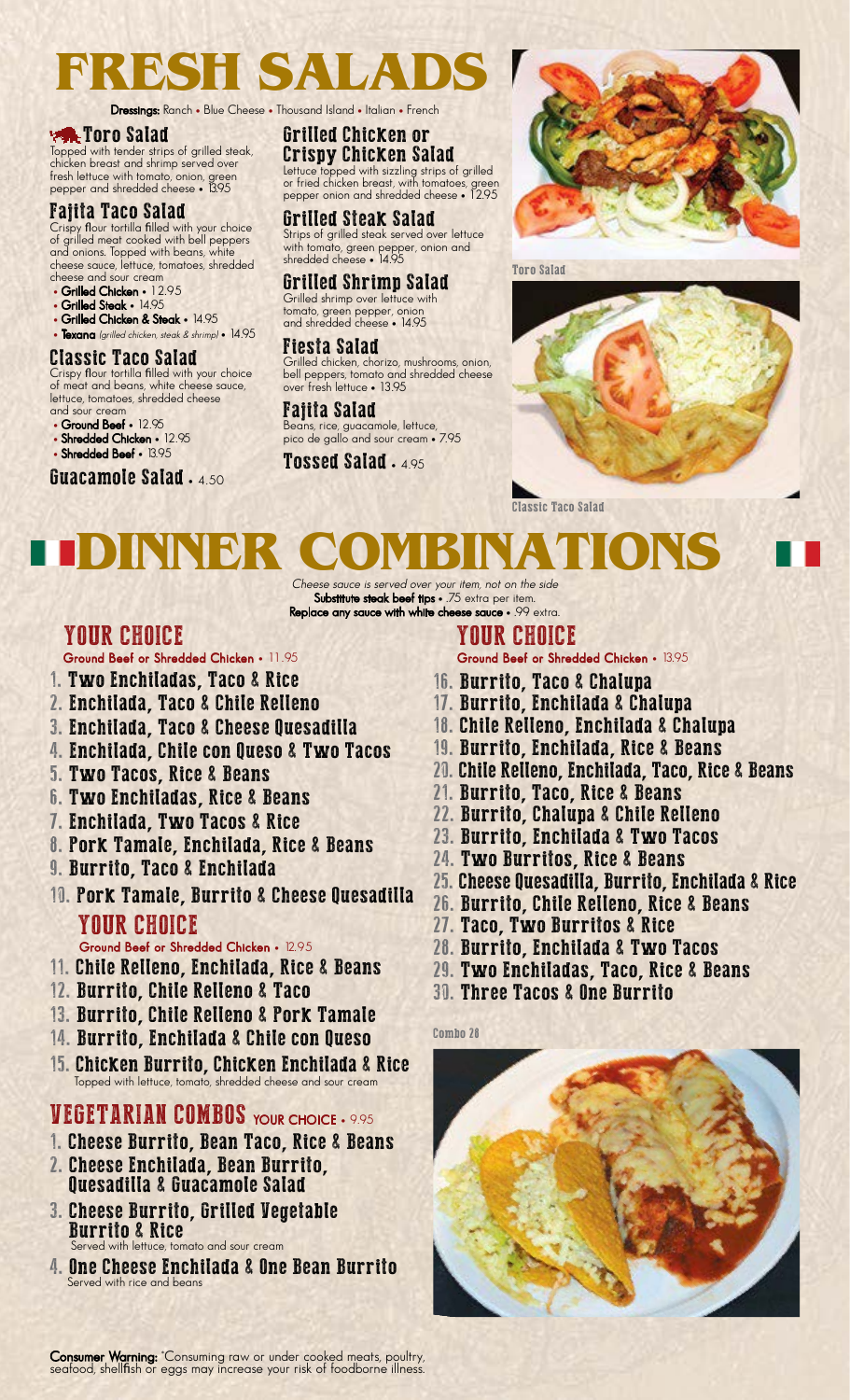# **FAJITAS Sizzlin**

Our sizzling fajitas are cooked with fresh bell peppers,<br>tomatoes and onions. Served with rice, beans, lettuce, guacamole, sour cream, pico de gallo & three *fl*our tortillas.

#### Steak Fajitas **FOR ONE • 17.95** FOR TWO • 29.95

Chicken Fajitas **FOR ONE • 16.95 FOR TWO • 26.95** 

Del Mar Fajitas Shrimp, scallops and tilapia FOR ONE • 17.95 **FOR TWO • 29.95** 

Fajitas Texanas Shrimp, steak and chicken FOR ONE • 17.95 FOR TWO • 29.95

#### Vegetable Fajitas Mushrooms, tomatoes, bell peppers, zucchini, yellow squash and onions FOR ONE • 14.95 **FOR TWO • 23.95**

Parrillada Steak, chicken, shrimp, pork and chorizo FOR ONE • 19.95 **FOR TWO • 31.95** 

#### La Rancherita

Steak beef tips cooked with tomatoes, mushrooms and onions. Served with rice, beans and tortillas • 19.95

#### Carne Asada

Tender grilled steak\* with caramelized onions. Served with rice, beans, guacamole salad and warm tortillas • 16.95

#### Mixed Fajitas Chicken and steak fajitas FOR ONE • 17.95

FOR TWO • 29.95

#### Fajitas Hawaiian

steak, chicken and shrimp<br>fajitas flavored with big fajitas flavored with big<br>chunks of fresh pineapple FOR ONE • 17.95 **FOR TWO • 29.95** 

#### Shrimp Fajitas FOR ONE • 18.95 FOR TWO • 39.95





# **BAKSH**

#### La Favorita

Tender-grilled steak\* and shrimp with caramelized onions. Served with rice, beans, guacamole salad and tortillas • 17.95

### Steak El Toro

A hearty dish of ribeye steak\* cooked with caramelized onions and tomatoes. Served with rice, beans and flour tortillas • 17.45

#### Steak Ranchero

Ribeye steak\* grilled and cooked with ranchero sauce. Served with rice, beans and flour tortillas • 19.95

#### Steak Supremo

Ribeye steak\* and shrimp grilled with caramelized onions. Served with rice and a medley of carrots, potatoes, broccoli and zucchini • 19.95



### Pescado con Camarones

Tilapia fillet and shrimp seasoned and grilled, covered with white cheese sauce. Served with rice and a medley of carrots, potatoes, broccoli and zucchini • 16.95

#### Tres Mares

Grilled tilapia, shrimp and scallops served with lettuce, tomato, sour cream and rice • 18.95

### Seafood Chimichangas

One shrimp and one scallop chimichanga<br>topped with white cheese sauce. Served with beans and sour cream, lettuce and tomato • 16.95

#### Camarones con Scallops

Shrimp and scallops seasoned and grilled, covered in a white cheese sauce. Served with rice and a medley of carrots, potatoes, broccoli and zucchini • 16.95

## Camarones con Chipotle Cream Sauce **SEAFOOD**

Shrimp smothered with rich chipotle cream sauce, served with rice and a medley of carrots, potatoes, broccoli and zucchini • 16.95

#### Pescado con Scallops

Tilapia fillet and scallops seasoned and grilled, covered with white cheese sauce. Served with rice and a medley of carrots, potatoes, broccoli and zucchini • 16.95

#### Tilapia Chipotle Cream Sauce

Grilled tilapia smothered with rich chipotle cream sauce, served with rice and a medley of carrots, potatoes, broccoli and zucchini • 16.95

### Baja Shrimp Tacos

Three flour tortillas filled with seasoned, grilled shrimp, lettuce, pico de gallo and our chipotle cream sauce. Served with rice and a medley of carrots, potatoes, broccoli and zucchini • 16.95

#### Baja Fish Tacos

An outstanding choice of three flour tortillas filled with seasoned, grilled tilapia, lettuce, pico de gallo and our chipotle cream sauce. Served with rice and a medley of carrots, potatoes, broccoli and zucchini • 16.95

#### Pescado a la Plancha

A healthy choice of two tilapia fillets seasoned and grilled, served with rice and a medley of carrots, potatoes, broccoli and zucchini • 15.95

#### Camarones al Mojo de Ajo

Shrimp sautéed with garlic. Served with rice, sour cream salad and flour tortillas • 16.95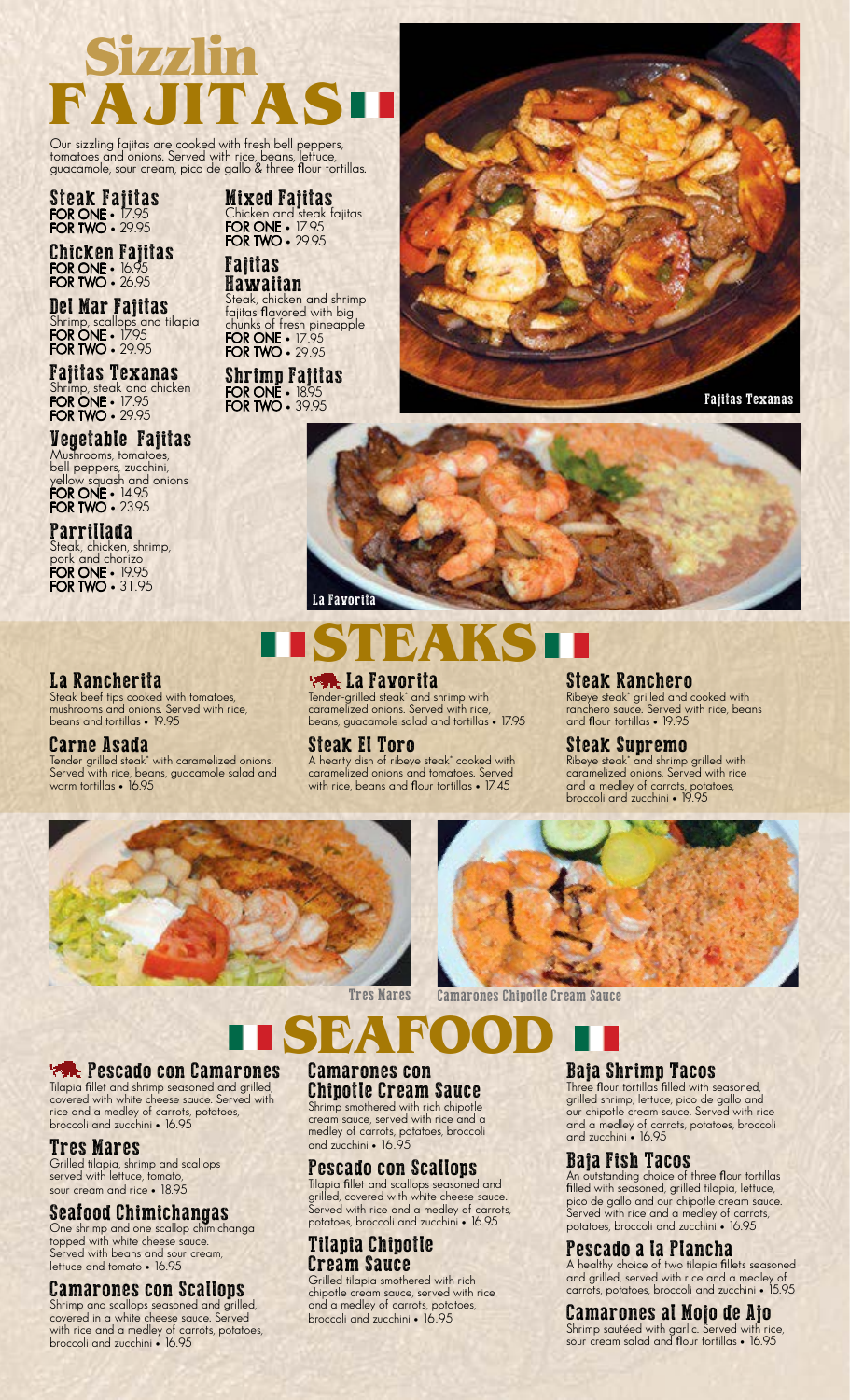# **HOUSE SPECIALS**



Caldo de Pollo Chilaquiles





### El Toro Molcajete

A beautiful presentation of tender slices of steak, chicken, chorizo and shrimp grilled with green onions and Nopales (cactus). Drizzled with green sauce and covered with melted cheese. We serve this dish in a traditional stone grinding bowl, called a molcajete. Accompanied with tortillas and charro beans • 22.95

#### Arroz con Carne

One of our favorite dishes, a bed of traditional Mexican rice topped with your choice of grilled meat and covered with white cheese sauce.

- Grilled Chicken 13.95
- Grilled Steak 15.95
- Texana (Grilled chicken, steak & shrimp) 15.95

#### Arroz con Carne Deluxe

A colorful dish of rice topped with your choice of grilled meat and grilled onions, mushrooms, yellow squash and zucchini covered with white cheese sauce.

- Grilled Chicken 14.95
- Grilled Steak 16.95 • Texana (Grilled chicken, steak & shrimp) • 16.95

**Nachos Fajitas**<br>A large platter of crispy tortilla chips layered with your choice of grilled meat, onions, tomatoes, fresh jalapeños and bell peppers covered with white cheese sauce.<br>• Grilled Chicken • 14.95

- 
- Grilled Steak 16.95
- Pork Carnitas 14.95
- Texana (Grilled chicken, steak & shrimpl• 16.95



Three Amigos<br>Tilapia, steak and shrimp served with rice and beans, accented with a grilled whole jalapeño • 18.95

## Chimichangas<br>Two chimichangas with your choice of

meat covered with white cheese sauce and served with beans, lettuce, tomato and sour cream.

- Ground Beef 13.95
- Shredded Chicken 13.95
- Pork Carnitas 13.95 • Steak Beef Tips • 15.95

#### Caldo de Pollo

We make this savory soup to order, rich broth filled with shredded chicken and vegetables. Accompanied by sliced avocado, pico de gallo and lime wedges. A meal in itself • 13.95

**Chilaquiles<br>Tortilla chips layered with red sauce,** shredded chicken and cheese. Served with lettuce, tomato and sour cream • 13.95

#### Special La Casa

Two burritos stuffed with steak beef tips and topped with white cheese sauce. Served with rice, lettuce, tomato and sour cream • 14.95

Chile Verde **Card**<br>Steak or chicken cooked in a special green sauce and served with rice, beans and three tortillas • Grilled Chicken • 14.95

• Grilled Steak • 16.95



#### Pollo Loco

Grilled chicken breast topped with chorizo and white cheese sauce. Served with rice, guacamole salad and flour tortillas • 14.95

## Chile Colorado<br>Your choice of grilled steak or chicken

cooked with ranchero sauce. Served with rice, beans and tortillas. • Grilled Chicken • 14.95

• Grilled Steak • 16.95

#### Flautas Pollo

Corn tortillas filled with shredded chicken, fried and served with tomato, lettuce and sour cream • 13.95

#### Pollo Deluxe

Grilled chicken breast cooked with caramelized onions and mushrooms, covered with white cheese sauce. Served with rice, lettuce, tomato, sour cream and flour tortillas • 14.95

#### Carnitas

Marinated, slow-cooked pork served with rice, beans, tortillas and tomatillo sauce • 14.95



El Toro Molcajete



**Consumer Warning: "Consuming raw or** under cooked meats, poultry, seafood, shellfish or eggs may increase your risk of<br>foodborne illness.

Three Amigos Flautas Pollo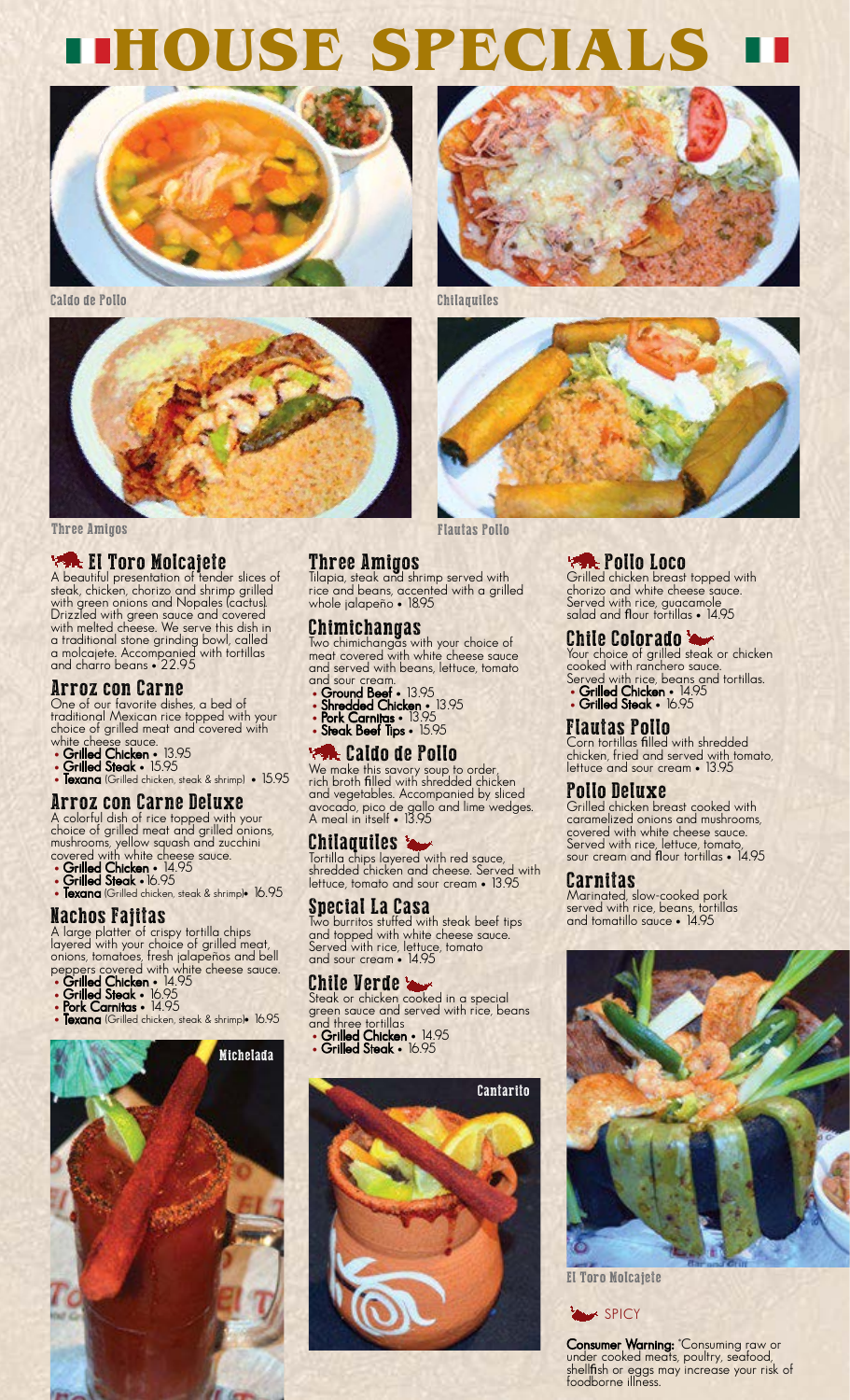# **BURRITOS**

### Monster Burrito

Large flour tortilla stuffed with your choice of meat, pico de gallo, tomatillo sauce, guacamole, rice and beans. Topped with white cheese sauce and served with lettuce, tomato and sour cream.

- Grilled Steak 16.95
- Grilled Chicken 14.95
- Grilled Steak & Chicken 16.95 **Texana** (Grilled chicken, steak & shrimp) • 16.95

### Burrito California

One burrito stuffed with your choice of meat, and filled with guacamole, pico de gallo and green salsa, topped with white cheese sauce. Served with rice.

- Grilled Steak 16.95
- Grilled Chicken 14.95
- Grilled Steak & Chicken 16.95
- Texana (Grilled chicken, steak & shrimp) 16.95

#### Burrito Fajitas

Flour tortilla stuffed with your choice of meat, grilled onions, bell peppers and tomatoes, topped with white cheese sauce. Served with rice.

- Grilled Steak 16.95
- Grilled Chicken 14.95
- Grilled Steak & Chicken 16.95
- Texana (Grilled chicken, steak & shrimp) 16.95

#### Burritos Deluxe

A ground beef burrito and a shredded chicken burrito topped with red sauce, lettuce, sour cream, shredded cheese and tomato. Served with rice • 13.95

#### Burrito Special

Ground beef or shredded chicken burrito topped with red sauce, lettuce, sour cream, shredded cheese, tomato and served with rice • 12.95

#### Burrito Mexicano

Steak beef tips or shredded chicken burrito covered with white cheese sauce. Served with lettuce, sour cream, shredded cheese, tomato and rice • 12.95

### Burritos Verdes

Two pork carnitas burritos layered with white cheese sauce and our special green sauce. Served with rice • 13.95



Blue Motorcycle



Burrito Fajita



Enchiladas Bandera

# **ENCHILADAS**

#### Enchiladas Bandera

Three enchiladas topped with red, green and white sauce. Served with lettuce, tomato, sour cream and rice • 13.95

Enchiladas Suizas Three shredded chicken enchiladas topped with white cheese sauce. Served with rice, lettuce, tomato and sour cream • 13.95

#### Enchiladas Supreme

A platter filled with four different enchiladas: one beef, one chicken, one cheese and one bean, all topped with enchilada sauce, lettuce, sour cream, shredded cheese and tomatoes • 13.95

#### Enchiladas Deluxe

Three cheese enchiladas topped with pork carnitas, onions, bell peppers, tomatoes and enchilada sauce. Served with rice, lettuce, tomato and sour cream • 13.95

#### Enchiladas Verdes

Three pork carnitas enchiladas topped with a special green sauce. Served with rice, lettuce, tomato and sour cream • 13.95

#### Enchiladas Rancheras

Three enchiladas, two cheese and one shredded chicken, topped with enchilada sauce. Served with rice, lettuce, tomato and sour cream • 13.95

Fajita Quesadilla



A large flour tortilla stuffed with cheese and your choice of meat, cooked with fresh tomatoes, onions and bell peppers. Served with rice, lettuce, tomato and sour cream.

 Quesadilla Texana Grilled steak, chicken and shrimp • 16.95

Grilled Chicken Fajita Quesadilla • 14.95 Grilled Steak Fajita Quesadilla • 16.95 Grilled Shrimp Fajita Quesadilla • 16.95

Quesadilla Deluxe

Shredded chicken or steak beef tips • 13.95

Quesadilla Chorizo (No Vegetables) One quesadilla stuffed with cheese and Mexican sausage • 13.95

### Quesadilla Supreme

One quesadilla stuffed with cheese, grilled bell peppers, mushrooms, tomatoes, onions, yellow squash and zucchini • 13.95